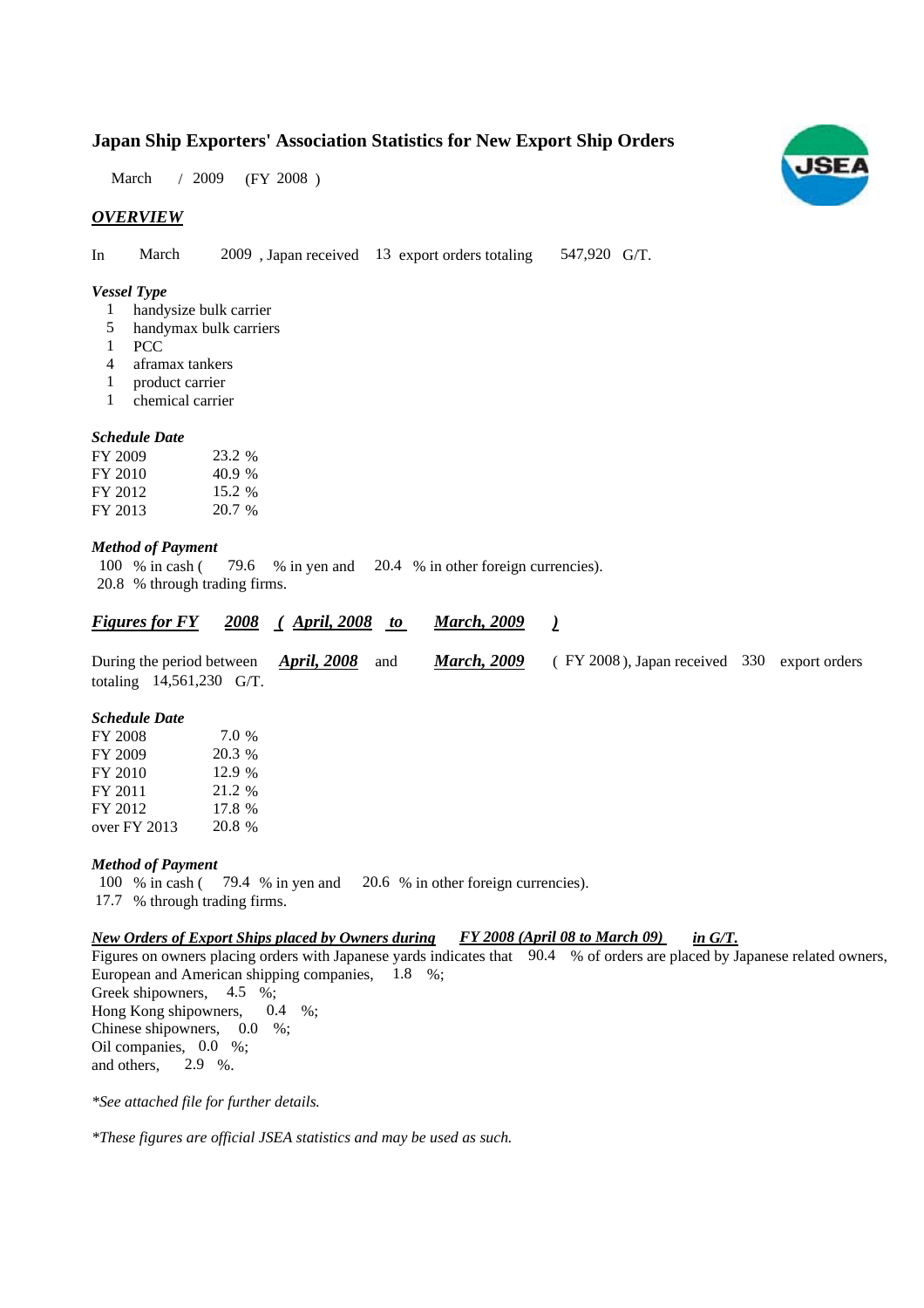# New Export Orders Placed in March 2009 (FY 2008) Based on Fiscal Year

|                       |                  |            |                  |            |               |         |              |         |               |         |            |         |                  |            |                  | $JU11$ (Tiplican $LUU$ |
|-----------------------|------------------|------------|------------------|------------|---------------|---------|--------------|---------|---------------|---------|------------|---------|------------------|------------|------------------|------------------------|
|                       | Apr 07 to Mar 08 |            | Apr 08 to Nov 08 |            | December 2008 |         | January 2009 |         | February 2009 |         | March 2009 |         | Apr 08 to Mar 09 |            | Jan 09 to Mar 09 |                        |
| Description           | No.              | G/T        | No.              | G/T        | No.           | G/T     | No.          | G/T     | No.           | G/T     | No.        | G/T     | No.              | G/T        | No.              | G/T                    |
| <b>General Cargos</b> | 37               | 2,501,450  |                  | 712.580    |               |         |              |         |               |         |            |         |                  | 712.580    |                  |                        |
| <b>Bulk Carriers</b>  | 468              | 22,185,949 | 253              | 10,261,810 |               | 214,770 |              | 193,520 |               | 132,970 |            | 274,970 | 276              | 11.078.040 |                  | 601,460                |
| Tankers               |                  | 2.708.809  | 30               | 2,157,160  |               | 60,200  |              | 120,000 |               | 160,300 | 61         | 272,950 | 39               | 2.770.610  |                  | 553,250                |
| Combined Carriers     |                  |            |                  |            |               |         |              |         |               |         |            |         |                  |            |                  |                        |
| Others                |                  |            |                  |            |               |         |              |         |               |         |            |         |                  |            |                  |                        |
| Total                 | 576              | 27,396,208 | 298              | 13,131,550 |               | 274,970 |              | 313,520 |               | 293,270 | 131        | 547,920 | 330              | 14,561,230 | 26               | 1,154,710              |
| FY 2007 / FY 2006 (%) |                  | $*124.3$   |                  | 71.8       |               | 8.9     |              | 24.1    |               | 16.0    |            | 19.0    |                  | 53.2       |                  | $** 19.2$              |
| In CGT                |                  | 2,244,284  |                  | 6,002,782  |               | 127,370 |              | 193,700 |               | 109,945 |            | 270,702 |                  | 6,704,499  |                  | 574,347                |

*Figures for shipbuilding orders of 500 G/T and over for export as steel vessels placed with JSEA members are covered.*

\*FY 2007/FY2006

\*\*Calendar Year 2008

 $JSEA (April 2009)$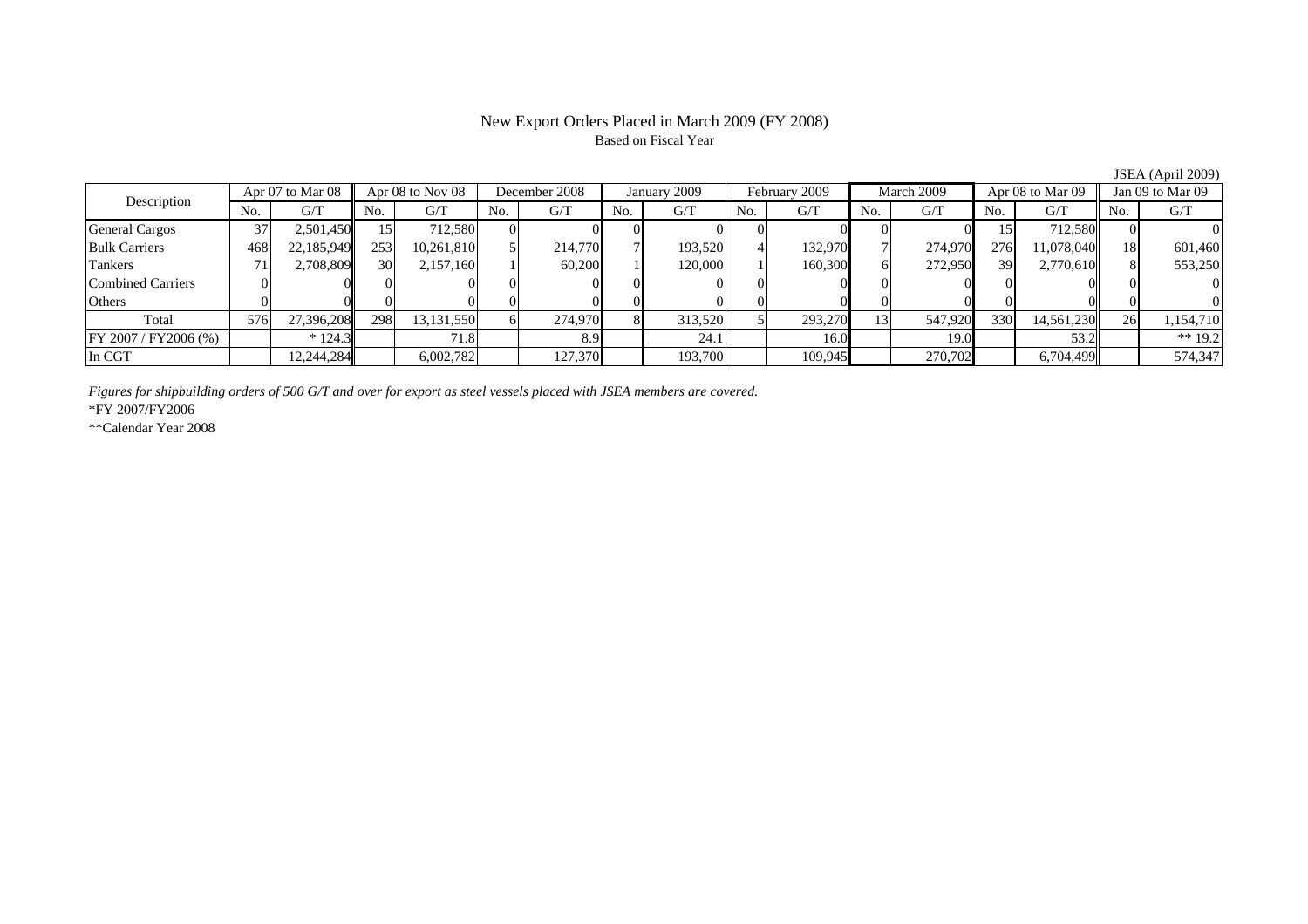# Export Ships Delivered in March 2009 (FY 2008) Based on Fiscal Year

|                          |      |                  |            |                  |          |               |     |              |                 |               |     |            |     |                  |     | $0.0111$ (1 Ipril 2007) |  |
|--------------------------|------|------------------|------------|------------------|----------|---------------|-----|--------------|-----------------|---------------|-----|------------|-----|------------------|-----|-------------------------|--|
| Description              |      | Apr 07 to Mar 08 |            | Apr 08 to Nov 08 |          | December 2008 |     | January 2009 |                 | February 2009 |     | March 2009 |     | Apr 08 to Mar 09 |     | Jan 08 to Mar 09        |  |
|                          | No.  | G/T              | No.        | G/T              | No.      | G/T           | No. | G/T          | N <sub>0</sub>  | G/T           | No. | G/T        | No. | G/T              | No. | G/T                     |  |
| <b>General Cargos</b>    | 42   | 1,924,092        | 191        | 610,263          |          |               |     | 160.784      |                 | 88.997        |     | 202,395    | 28  | 1,062,439        |     | 452,176                 |  |
| <b>Bulk Carriers</b>     | 2031 | 8,514,614        | 136        | 5,969,379        | 18       | 876,036       | 24  | 959,920      | 16              | 734,463       | 22  | 928,149    | 216 | 9,467,947        | 62  | 2,622,532               |  |
| Tankers                  | 86   | 4,992,122        | 54         | 2,710,954        | $\Omega$ | 666,902       |     | 734,336      | 12              | 597.787       | 10  | 517,684    | 94  | 5,227,663        |     | 1,849,807               |  |
| <b>Combined Carriers</b> |      |                  |            |                  |          |               |     |              |                 |               |     |            |     |                  |     |                         |  |
| Others                   |      |                  |            | 7,000            |          |               |     |              |                 |               |     |            |     | 7.000            |     |                         |  |
| Total                    | 331  | 15,430,828       | <b>210</b> | 9,297,596        | 271      | 1,542,938     | 36  | 1,855,040    | 30 <sup>1</sup> | 1,421,247     | 36  | 1,648,228  | 339 | 15.765.049       | 102 | 4,924,515               |  |
| FY 2007 / FY 2006 (%)    |      | $*96.7$          |            | 102.6            |          | 126.4         |     | 123.4        |                 | 106.7         |     | 71.3       |     | 102.2            |     | ** 95.7                 |  |
| In CGT                   |      | 7,473,807        |            | 4,503,766        |          | 708,934       |     | 897,257      |                 | 659,155       |     | 883,946    |     | 7,653,058        |     | 2,440,358               |  |

*Deliveries of new shipbuilding orders of 500 G/T and over for export as steel vessels placed with JSEA members are covered.*

\*FY 2007/FY2006

\*\*Calendar Year 2008

JSEA (April 2009)